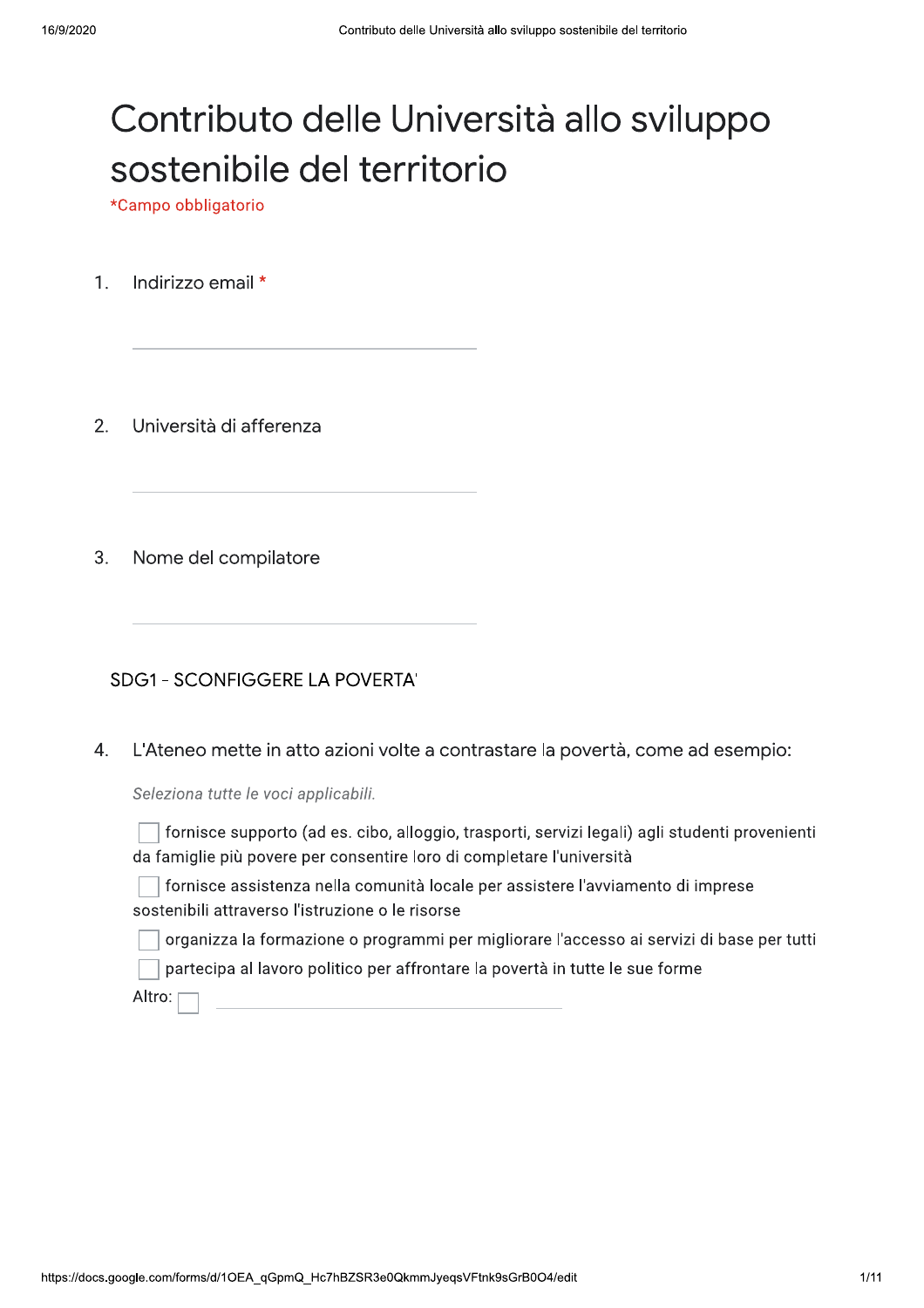5. Fornire evidenze (link e/o file - questi ultimi da inviare a rus@polito.it):

 $6.$ L'Ateneo mette in atto azioni volte al miglioramento delle pratiche agricole sostenibili, come ad esempio:

Seleziona tutte le voci applicabili.<br>
I fornisce l'accesso alle strutture universitarie (ad esempio laboratori, tecnologia, stock<br>
vegetali) agli agricoltori locali e ai produttori alimentari per migliorare le pratiche agr

| eventi agli agricoltori e ai produttori alimentari locali per trasferire conoscenza |  |  |  |
|-------------------------------------------------------------------------------------|--|--|--|
| Altro: $\Box$                                                                       |  |  |  |

 $7<sub>1</sub>$ Fornire evidenze (link e/o file - questi ultimi da inviare a rus@polito.it):

### SDG3 - SALUTE E BENESSERE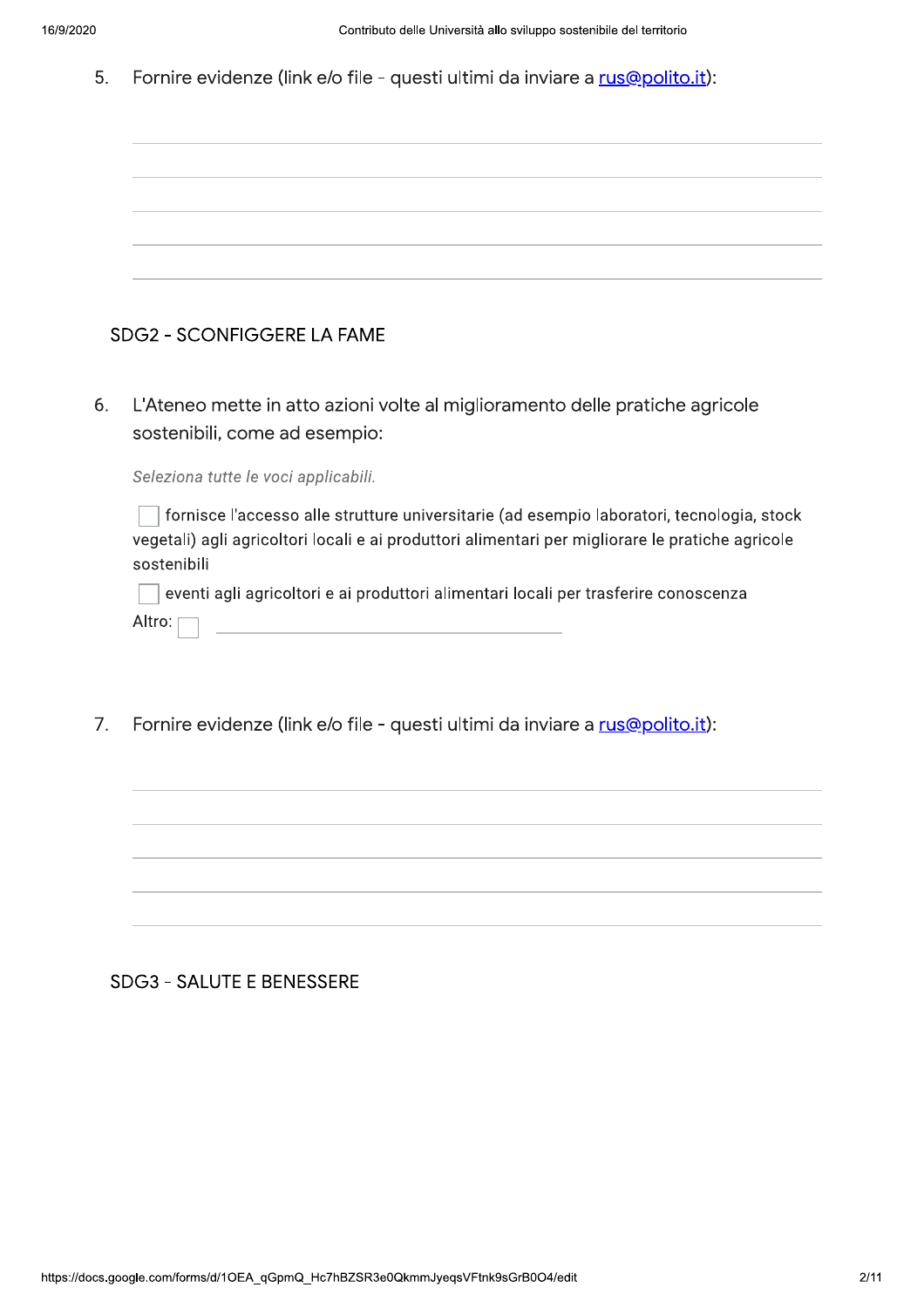### L'Ateneo mette in atto azioni legate al miglioramento della salute ed il benessere, 8. come ad esempio:

Seleziona tutte le voci applicabili.

partecipa a programmi e progetti di sensibilizzazione nella comunità locale per migliorare o promuovere la salute e il benessere, tra cui l'igiene, la nutrizione, la pianificazione familiare, lo sport, l'esercizio fisico, l'invecchiamento e altri argomenti relativi alla salute e al benessere

condivide gli impianti sportivi con la comunità locale, ad esempio con le scuole locali o con il pubblico in generale

Altro: p

 $\mathsf{Q}$ Fornire evidenze (link e/o file - questi ultimi da inviare a rus@polito.it):

## SDG4 - QUALITA' DELL'ISTRUZIONE

 $10.$ L'Ateneo mette in atto azioni legate ad implementare l'opportunità di apprendimento, come ad esempio:

Seleziona tutte le voci applicabili.

fornisce l'accesso alle risorse educative per coloro che non studiano all'università

ospita eventi aperti al grande pubblico: conferenze pubbliche, eventi educativi della comunità

ospita eventi aperti al pubblico di istruzione e formazione professionale

intraprende attività di sensibilizzazione educativa al di fuori del campus ad esempio nelle scuole locali, nella comunità, compresi i programmi volontari gestiti da studenti

|  | adotta una politica secondo la quale queste attività siano accessibili a tutti, |
|--|---------------------------------------------------------------------------------|
|  | indipendentemente dall'etnia, religione, disabilità o genere                    |

Altro: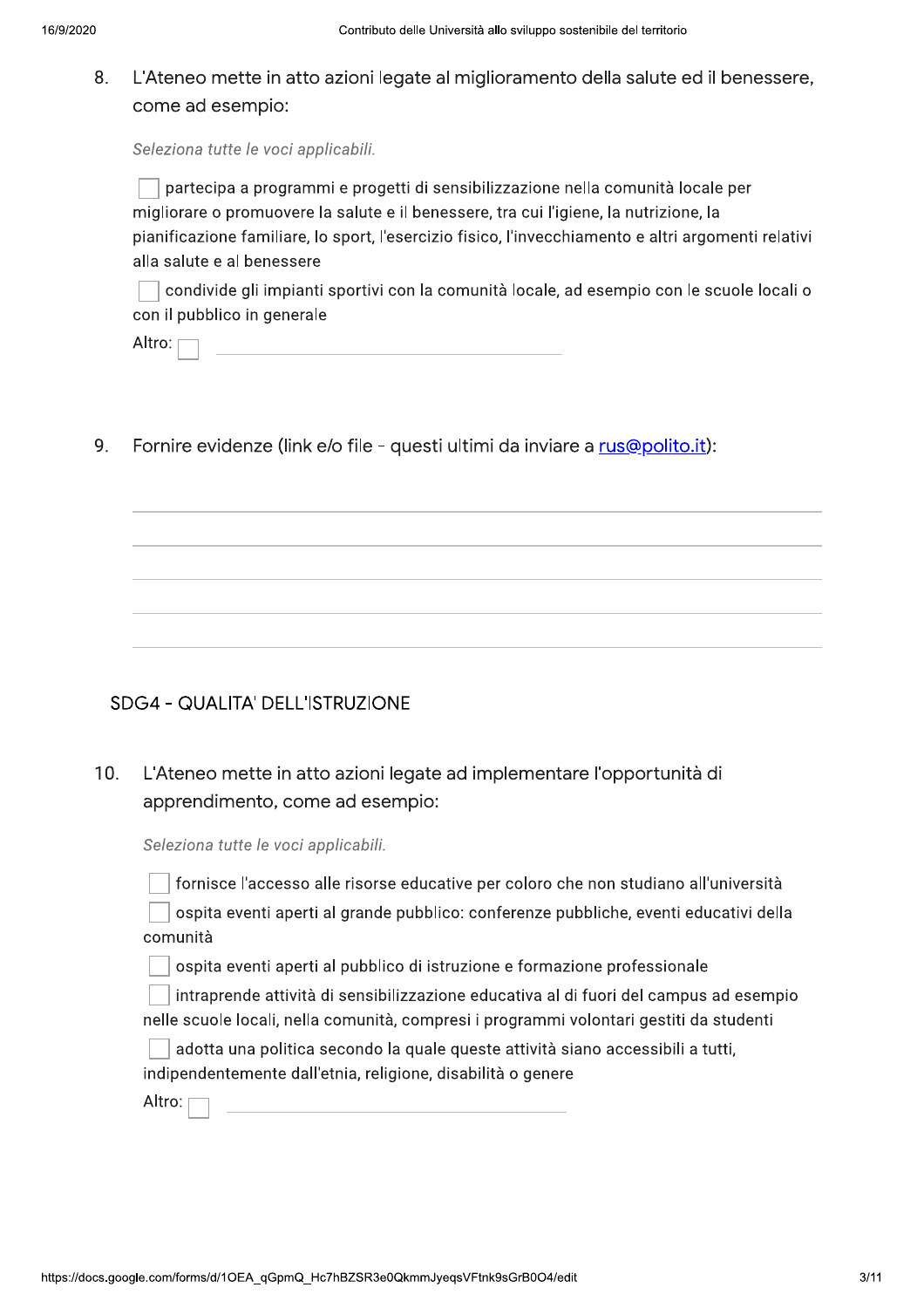|  |  | 11. Fornire evidenze (link e/o file - questi ultimi da inviare a rus@polito.it): |  |  |  |
|--|--|----------------------------------------------------------------------------------|--|--|--|
|--|--|----------------------------------------------------------------------------------|--|--|--|

|     | SDG5 - PARITÀ DI GENERE                                                                                                                              |
|-----|------------------------------------------------------------------------------------------------------------------------------------------------------|
|     |                                                                                                                                                      |
| 12. | L'Ateneo mette in atto azioni volte a favorire la parità di genere, come ad<br>esempio:                                                              |
|     | Seleziona tutte le voci applicabili.                                                                                                                 |
|     | fornisce strutture di assistenza all'infanzia accessibili per gli studenti che consentono<br>alle madri di recente di frequentare corsi universitari |
|     | fornisce strutture per l'infanzia per il personale e la facoltà                                                                                      |
|     | Altro:<br><u> 1990 - Jan James James Jan James James James James James James James James James James James James James James</u>                     |
|     |                                                                                                                                                      |
|     |                                                                                                                                                      |

 $13.$ Fornire evidenze (link e/o file - questi ultimi da inviare a rus@polito.it):

SDG6 - ACQUA PULITA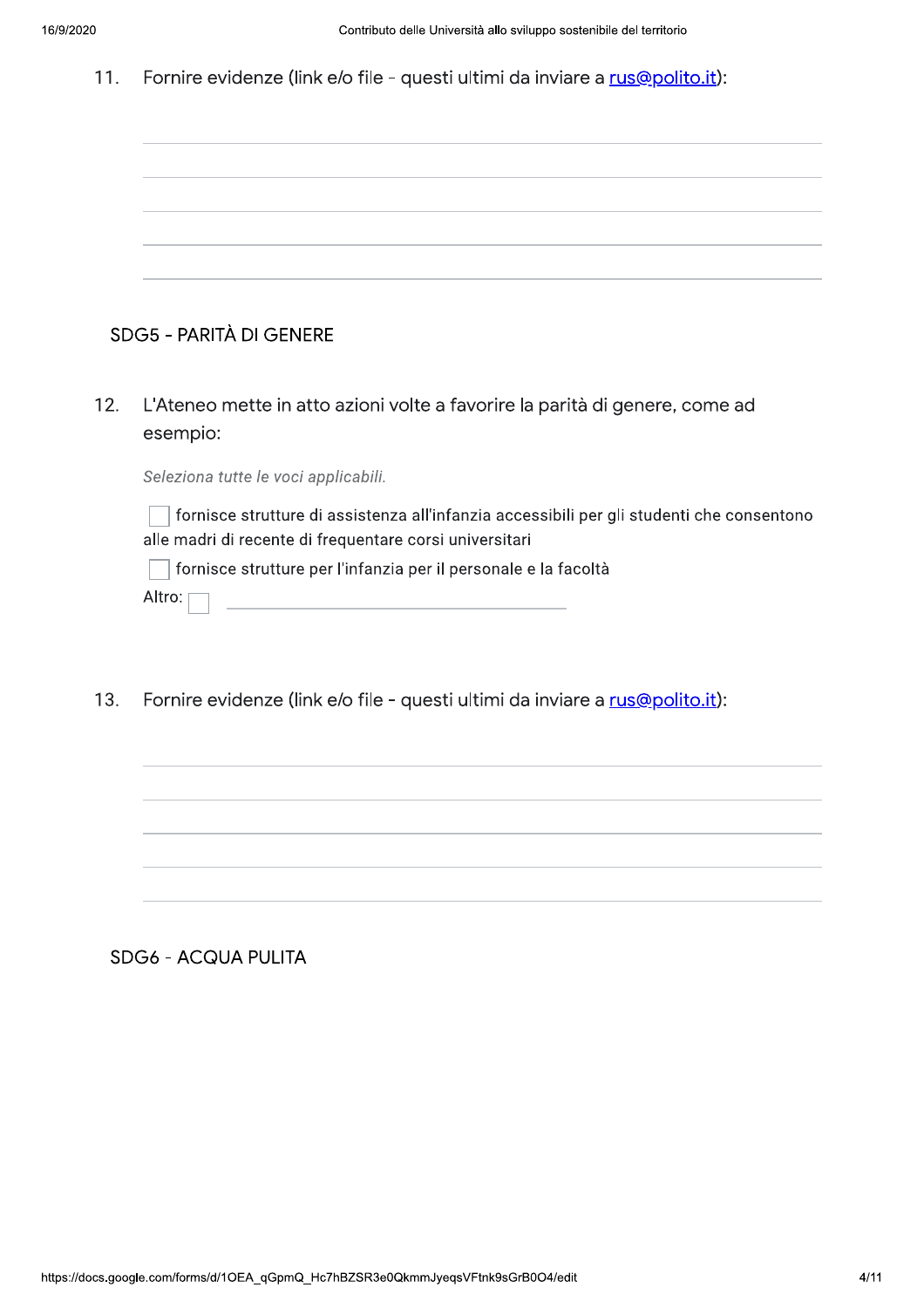#### 14. L'Ateneo mette in atto azioni legate al tema delle acque, come ad esempio:

Seleziona tutte le voci applicabili.

offre alle comunità locali opportunità educative per conoscere una buona gestione dell'acqua

promuove attivamente l'uso consapevole dell'acqua nella comunità più ampia

sostiene la conservazione dell'acqua fuori dal campus

coopera con i governi locali, regionali, nazionali e globali sul tema della sicurezza idrica

Altro:

 $15.$ Fornire evidenze (link e/o file - questi ultimi da inviare a rus@polito.it):

## **SDG7 - ENERGIA PULITA ED ACCESSIBILE**

16. L'Ateneo mette in atto azioni in tema di energia pulita, come ad esempio:

Seleziona tutte le voci applicabili.

aiuta la comunità locale a conoscere l'importanza dell'efficienza energetica e dell'energia pulita

promuove un impegno verso il 100% di energia rinnovabile nella comunità

informa e sostiene il governo nello sviluppo di politiche tecnologiche pulite ed efficienti dal punto di vista energetico

fornisce assistenza alle start-up che promuovono e supportano un'economia/tecnologia a basse emissioni di carbonio

Altro: [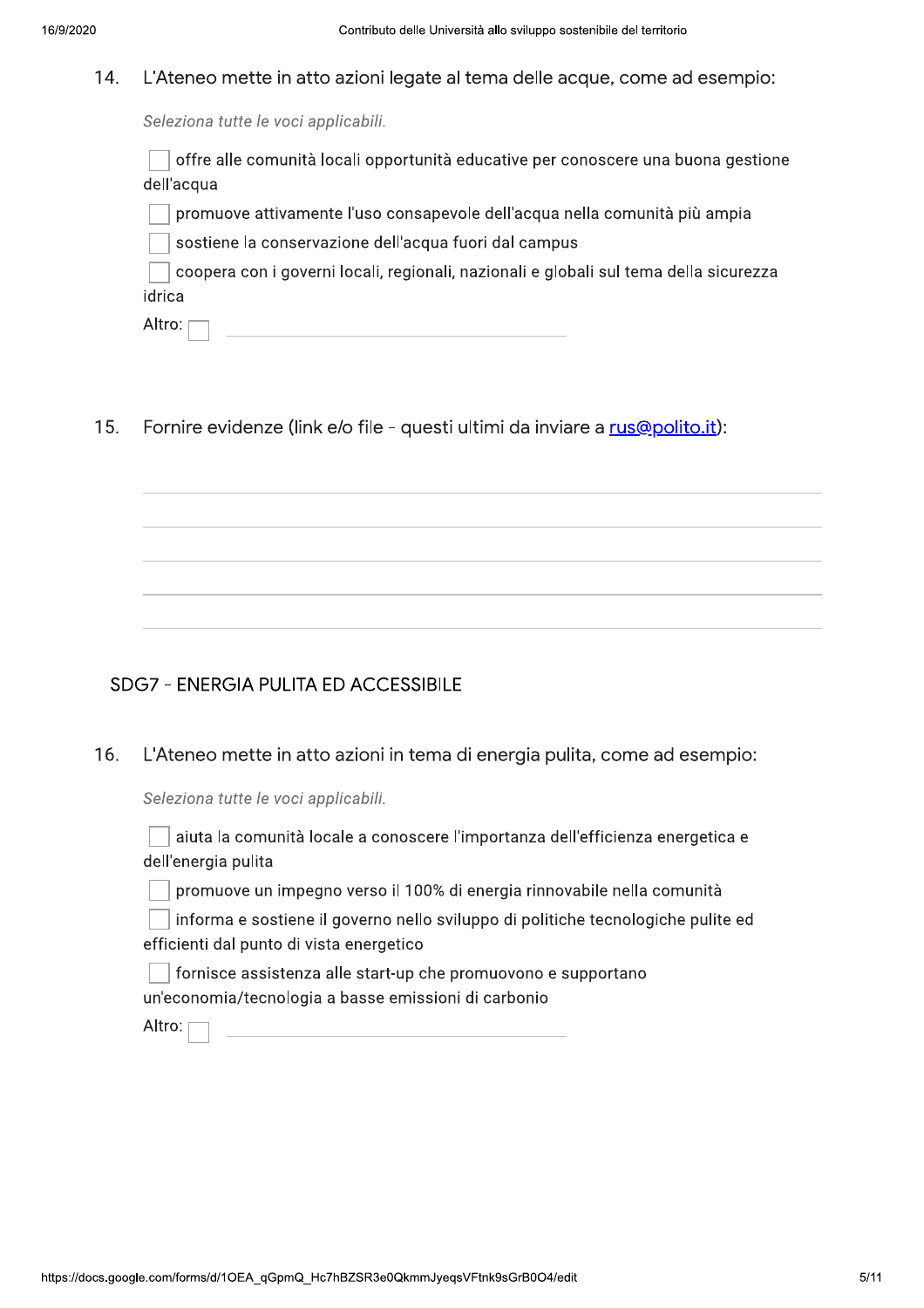|  | 17. Fornire evidenze (link e/o file - questi ultimi da inviare a rus@polito.it): |  |  |  |  |
|--|----------------------------------------------------------------------------------|--|--|--|--|
|--|----------------------------------------------------------------------------------|--|--|--|--|

| SDG9 - IMPRESE, INNOVAZIONE E INFRASTRUTTURE |  |
|----------------------------------------------|--|

L'Ateneo mette in atto azioni legate all'innovazione e allo sviluppo dell'economia 18. locale, come ad esempio:

Seleziona tutte le voci applicabili.

| <b>Brevetti</b>       |
|-----------------------|
| Spin-off universitari |
| Altro: [              |

Fornire evidenze (link e/o file - questi ultimi da inviare a rus@polito.it): 19.

# **SDG11 - CITTA' E COMUNITA' SOSTENIBILI**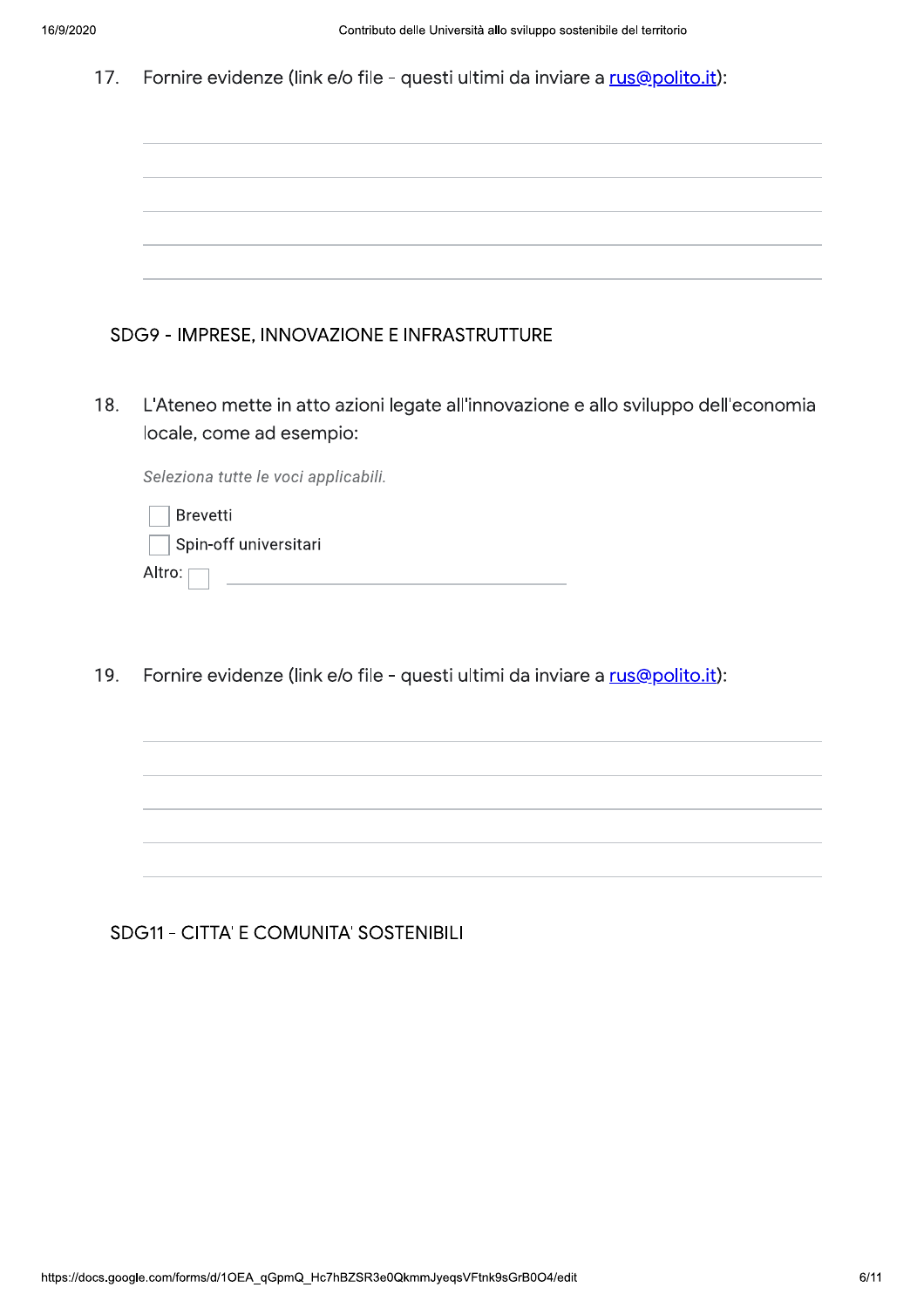### 20. L'Ateneo mette in atto azioni legate alla valorizzazione del patrimonio artistico, come ad esempio:

Seleziona tutte le voci applicabili.

| □ fornisce l'accesso pubblico a edifici e/o monumenti e/o paesaggi del patrimonio |  |
|-----------------------------------------------------------------------------------|--|
| naturale di importanza culturale (accesso gratuito/pagamento)                     |  |

fornisce l'accesso pubblico alle biblioteche, compresi libri e pubblicazioni (accesso qratuito/pagamento)

Timas fornisce l'accesso pubblico a musei, spazi espositivi / gallerie e/o opere d'arte e manufatti (accesso gratuito/pagamento)

contribuisce alle arti locali, in termini di numero di spettacoli pubblici annuali di cori universitari / gruppi teatrali / orchestre (ad hoc o eventi permanenti)

realizza progetti per registrare e/o preservare il patrimonio culturale immateriale come il folklore locale, le tradizioni, la lingua e la conoscenza

| Altro: |  |
|--------|--|
|        |  |

 $21.$ L'Ateneo mette in atto azioni e policies sostenibili con ricadute dirette sulla comunità, come ad esempio:

Seleziona tutte le voci applicabili.

misura e fissa obiettivi per un pendolarismo più sostenibile

intraprende azioni per promuovere la percentuale di pendolarismo più sostenibile

promuove o consente il telelavoro o il lavoro a remoto per i dipendenti come una

questione di politica o di prassi standard e/o offrono una settimana lavorativa condensata per ridurre il pendolarismo dei dipendenti

ornisce alloggi a prezzi accessibili per gli studenti

lavora con le autorità locali per affrontare le questioni/sviluppo della pianificazione, anche per garantire che i residenti locali siano in grado di accedere ad alloggi a prezzi accessibili

costruisce nuovi edifici secondo standard sostenibili (se sì, indicare se si seque uno standard o un organismo nazionale che lo certifica)

Altro: adotta un piano di ampliamento che preveda di occupare siti dismessi del terriorio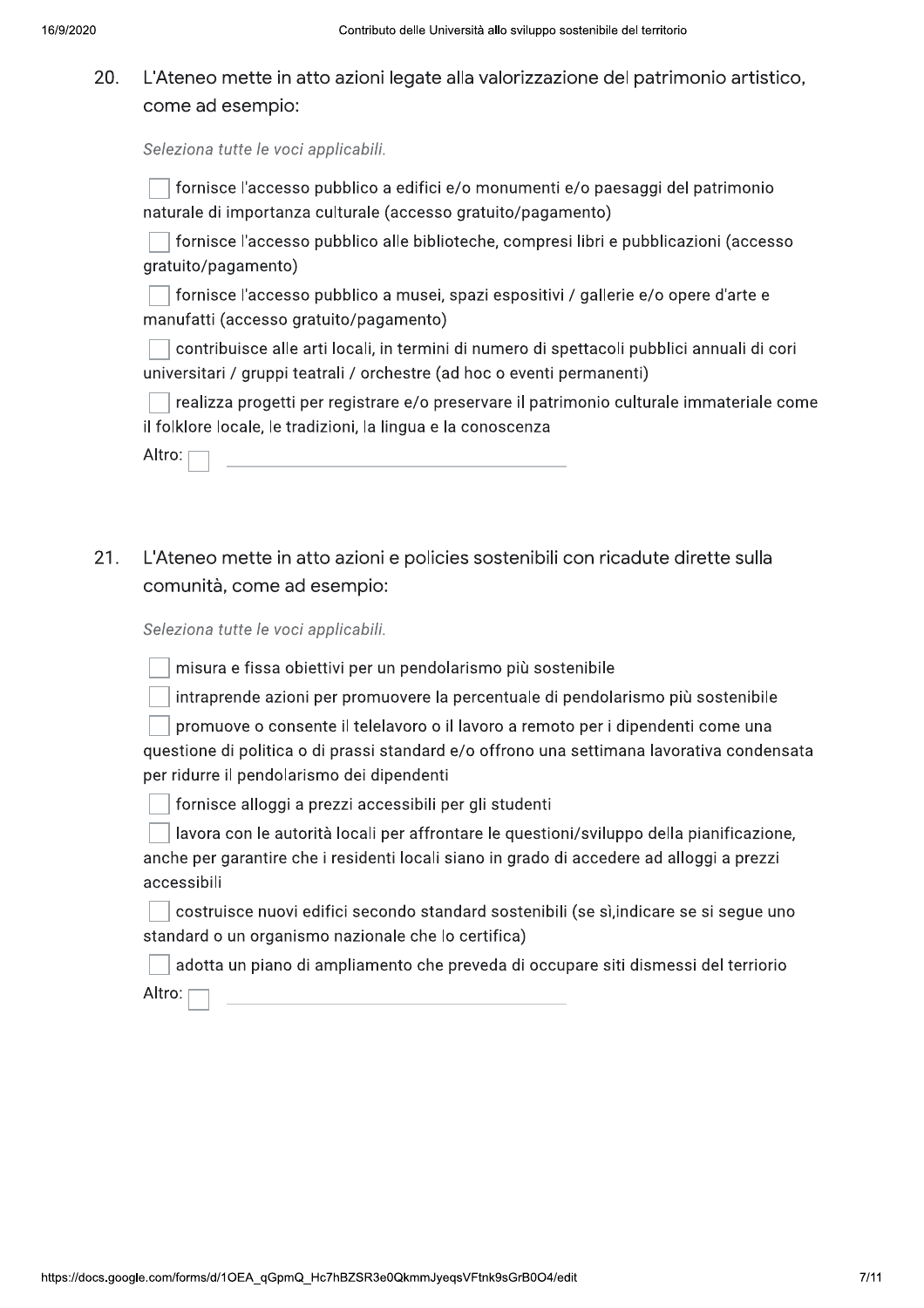#### 22. Fornire evidenze (link e/o file - questi ultimi da inviare a rus@polito.it):

# SDG13 - LOTTA CONTRO IL CAMBIAMENTO CLIMATICO

23. L'Ateneo mette in atto azioni legate all'educazione ambientale, come ad esempio:

Seleziona tutte le voci applicabili.

fornisce programmi di istruzione locale o campagne sui rischi del cambiamento climatico, gli impatti, la mitigazione, l'adattamento, la riduzione dell'impatto e l'allarme precoce

prevede un piano d'azione per il clima universitario, condiviso con le autorità locali e/o i gruppi della comunità locale

 $\Box$  partecipa alla pianificazione cooperativa per i disastri climatici, lavorando con il governo

informa e sostiene il governo locale o regionale nel cambiamento climatico locale: l'allarme e il monitoraggio tempestivi dei disastri/rischi

Altro: [

24. Fornire evidenze (link e/o file - questi ultimi da inviare a rus@polito.it):

## SDG14 - VITA SOTTO L'ACQUA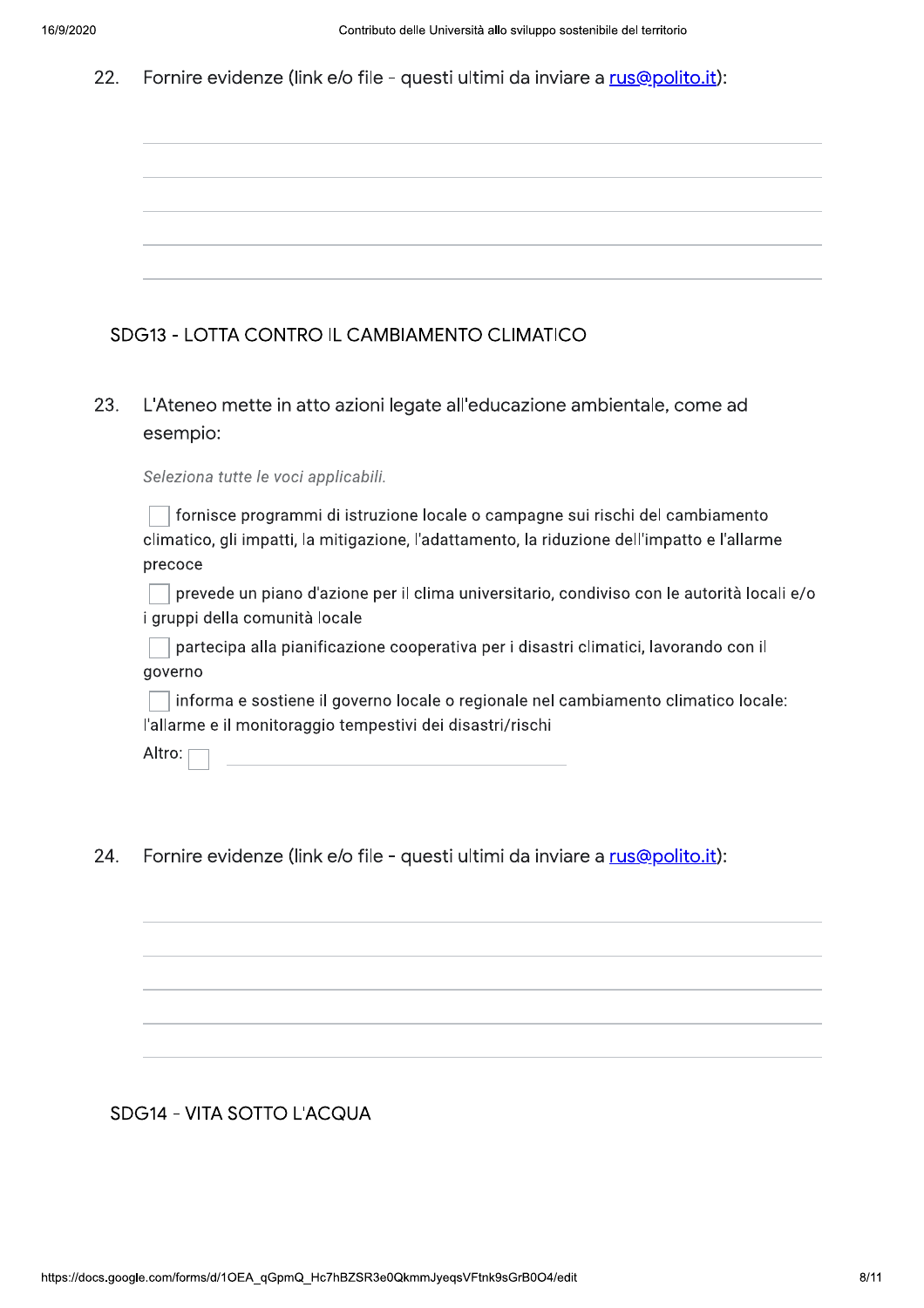### 25. L'Ateneo mette in atto azioni legate alla tutela delle specie acquatiche, come ad esempio:

Seleziona tutte le voci applicabili.

| offre attività educative di sensibilizzazione per le comunità locali o nazionali per      |
|-------------------------------------------------------------------------------------------|
| aumentare la consapevolezza sulla pesca eccessiva, la pesca illegale, non segnalata e non |
| regolamentata e le pratiche di pesca distruttive                                          |

 $\Box$  sostiene o organizza eventi che promuovono la conservazione e l'uso sostenibile di oceani, mari, laghi, fiumi e risorse marine

collabora con la comunità locale nel tentativo di mantenere ecosistemi acquatici condivisi

applica una strategia di gestione dello watershed basata sulla diversità specifica della posizione delle specie acquatiche

| Altro: |
|--------|
|--------|

26 Fornire evidenze (link e/o file - questi ultimi da inviare a rus@polito.it):

## **SDG14 - VITA SULLA TERRA**

27. L'Ateneo mette in atto azioni legate alla tutela del territorio come ad esempio:

Seleziona tutte le voci applicabili.

sostiene e/o organizzaza eventi volti a promuovere la conservazione e l'utilizzo sostenibile del territorio, comprese le foreste e le terre selvatiche

 $\Box$  offre programmi educativi sugli ecosistemi (guardando alla flora selvatica e fauna) per le comunità locali o nazionali

offrire un'attività educativa alle comunità locali o nazionali sulla gestione sostenibile del territorio per l'agricoltura e il turismo

 $\Box$  collabora con la comunità locale nel tentativo di mantenere ecosistemi terrestri condivisi

Altro: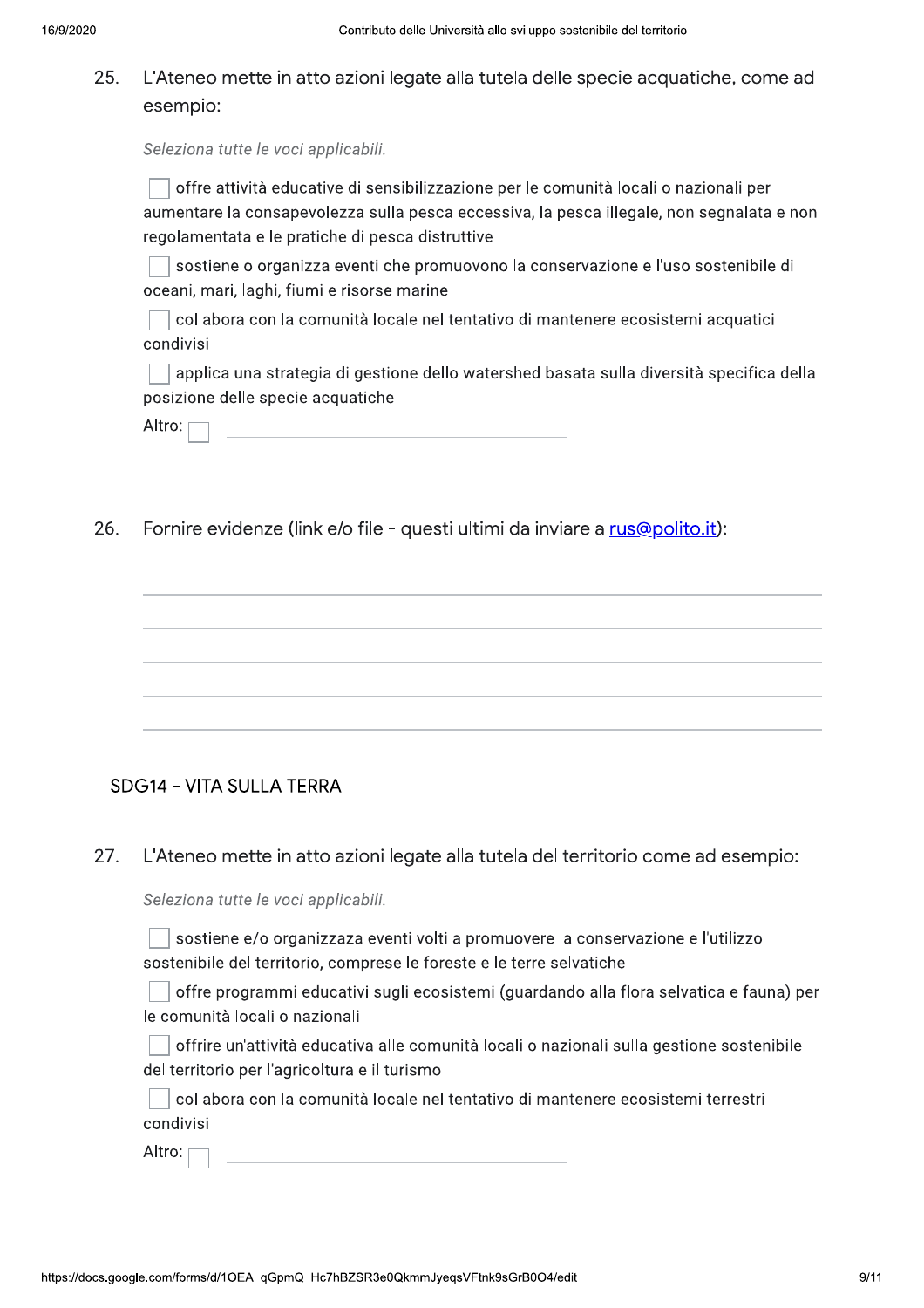#### Fornire evidenze (link e/o file - questi ultimi da inviare a rus@polito.it): 28.

|     | <b>SDG16 - PACE E GIUSTIZIA</b>                                                                                                                                                                                                                                                                       |
|-----|-------------------------------------------------------------------------------------------------------------------------------------------------------------------------------------------------------------------------------------------------------------------------------------------------------|
| 29. | L'Ateneo mette in atto con le realtà locali azioni sul tema di Pace e Giustizia,<br>come ad esempio:<br>Seleziona tutte le voci applicabili.                                                                                                                                                          |
|     | fornisce consulenza specifica per esperti al governo locale, regionale o nazionale<br>fornisce istruzione generale, sensibilizzazione, upskilling e capacity-building ai<br>responsabili politici e legali su argomenti rilevanti, ad esempio economia, diritto,<br>tecnologia, cambiamento climatico |
|     | intraprende ricerche incentrate sulle politiche in collaborazione con i dipartimenti<br>governativi                                                                                                                                                                                                   |
|     | fornirsce una piattaforma neutrale e uno spazio "sicuro" per le diverse parti interessate<br>politiche per riunirsi per discutere francamente le sfide                                                                                                                                                |
|     | Altro:                                                                                                                                                                                                                                                                                                |
| 30. | Fornire evidenze (link e/o file - questi ultimi da inviare a rus@polito.it):                                                                                                                                                                                                                          |

# SDG17 - PARTNERSHIPS PER GLI OBIETTIVI